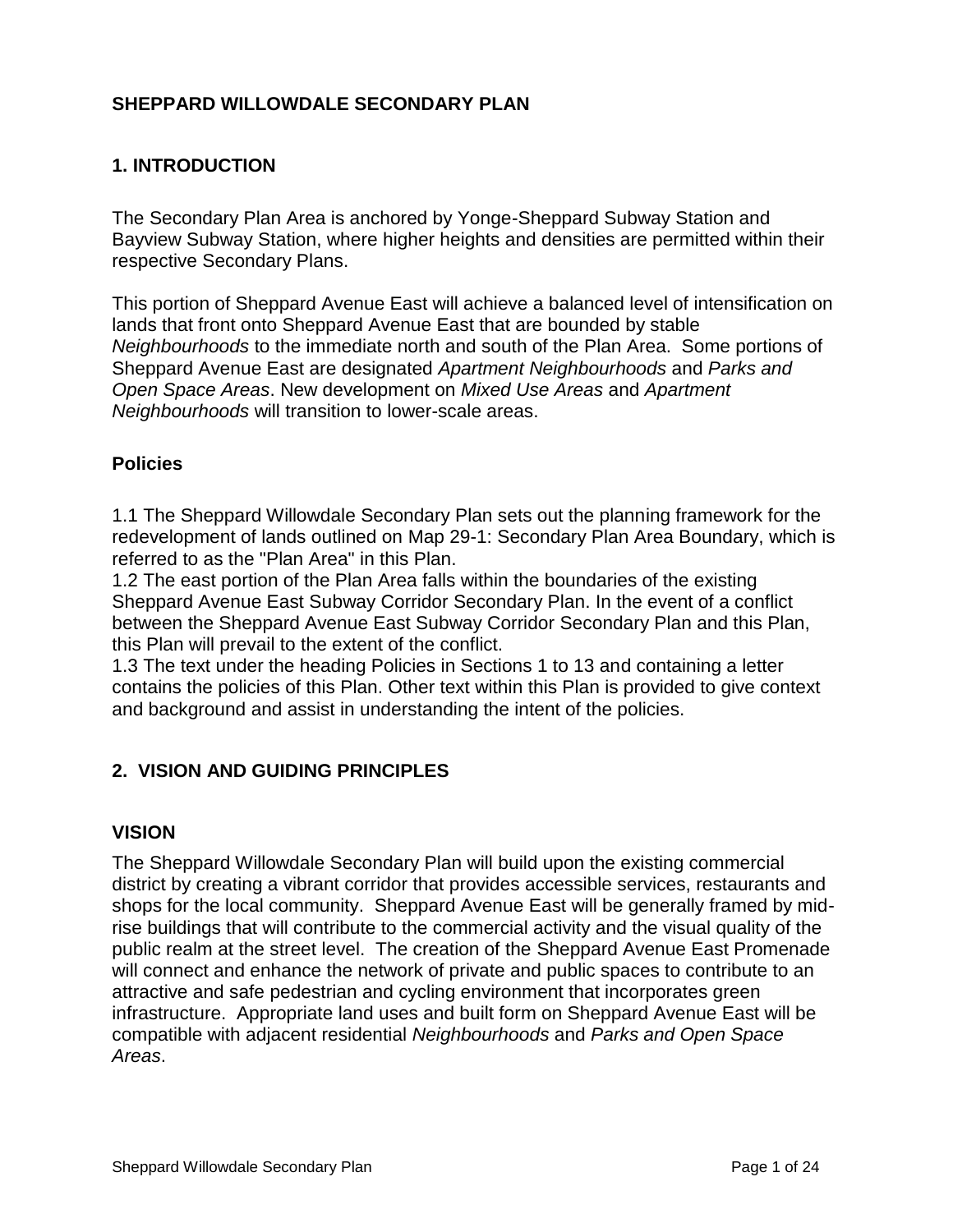### **GUIDING PRINCIPLES**

#### **Policies**

2.1 The Vision will be realized by the following Guiding Principles:

- a. Establish a complete community by providing a wide array of land uses balancing commercial, residential, office, institutional, and community uses that support daily living throughout all stages of life, appropriate to the site and surrounding context;
- b. Frame and support Sheppard Avenue East with mid-rise buildings that animate the public realm and improve pedestrian comfort and interest;
- c. Provide appropriate built form that define and frame the edges of the public realm with good street proportion, and transitions to the *Neighbourhoods, Parks and Open Space Areas*;
- d. Enhance the public realm and its connectivity to parks and open spaces and local destinations through the creation of the Sheppard Avenue East Promenade and the High Order Pedestrian Zones;
- e. Rebalance the Sheppard Avenue East right-of-way to create a Complete Street; and
- f. Secure ecologically sustainable opportunities through the development of a green street and green infrastructure, as well as expand, connect and improve the park, trail and open space network.

# **3.0 CREATING A MIXED USE AVENUE**

#### **Policies**

# **3.1 Land Use**

3.1.1 Land use permissions as shown on Map 29-2 for Mixed Use Area A and Mixed Use B are:

- a. Residential uses in mixed-use buildings;
- b. Retail and service commercial uses;
- c. financial institutions;
- d. Institutional uses;
- e. Office uses; and
- f. Parks and Open Spaces.

3.1.2 Only non-residential uses are permitted at-grade fronting onto Sheppard Avenue East.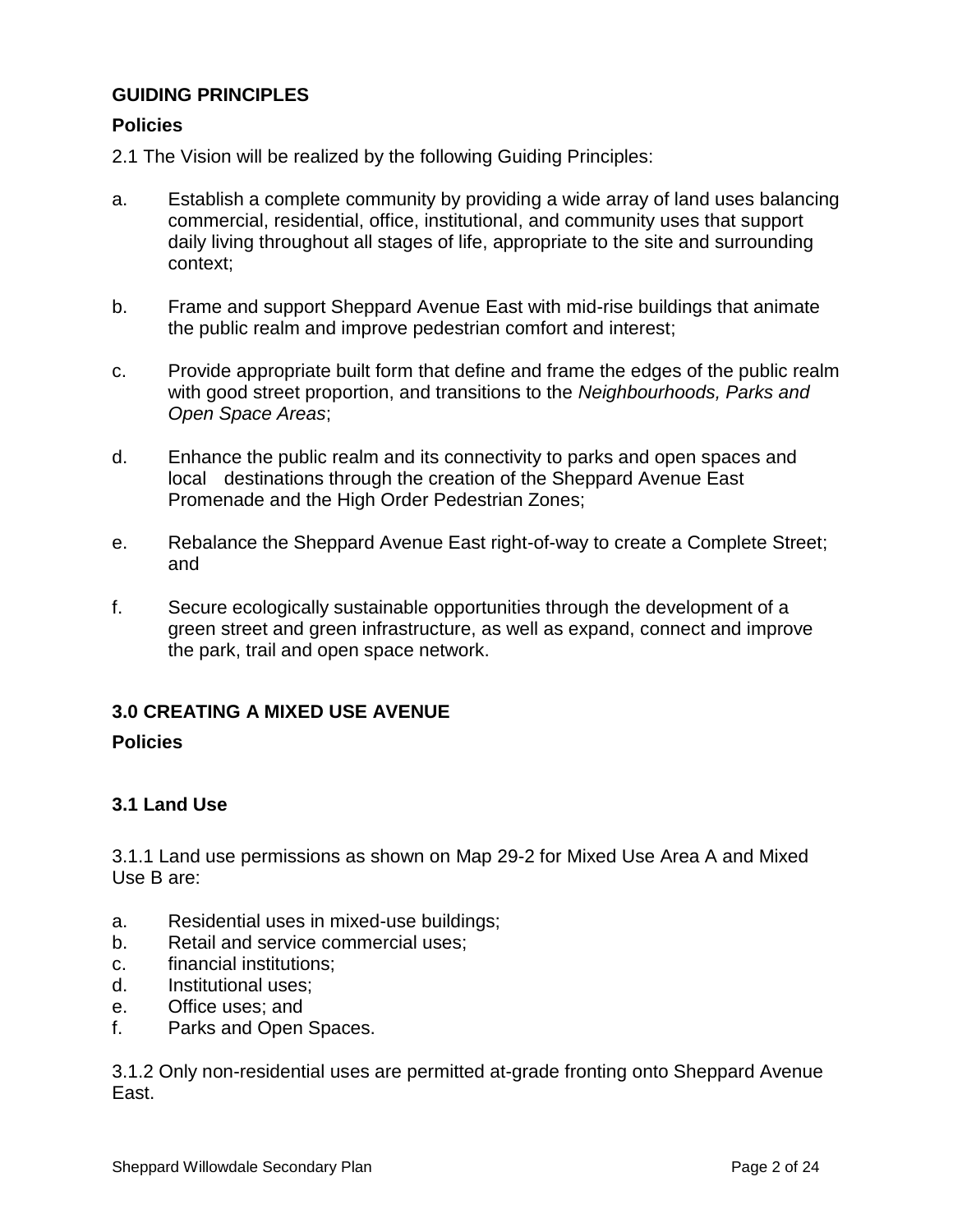# **3.2. Housing**

3.2.1 Mixed-use buildings will provide a range of unit types and sizes to meet long-term housing needs for a diverse range of households at different life stages.

3.2.2 Mixed-use buildings that contain 20 or more units will provide a balance and mix of residential unit types:

- a. a minimum of 15 percent of the total number of units will be 2-bedroom units; and
- b. a minimum of 10 percent of the total number of units will be 3-bedroom units.

3.2.3 Larger units shall be encouraged to meet the minimum ideal unit size range:

- a. two bedrooms at 87 square metres to 90 square metres; and
- b. three bedrooms at 100 square metres to 106 square metres.

#### **3.3 Active Retail Design**

3.3.1 Development will build upon the established commercial district and incorporate existing retail commercial uses into new development when possible.

3.3.2 Retail development will consider the long-term viability of street-oriented retail uses and develop a strong retail identity by applying best practices contained in the City's Retail Design Manual.

3.3.3 Retail development on the ground floor of mixed-use buildings that interface with the public realm will provide well-articulated, active ground floor uses that animate the street.

3.3.4 Development will provide appropriate glazing and well-lit storefronts to provide clear views into the retail unit(s) and "eyes on the street". On corner properties, appropriate glazing and lighting should wrap around the corner to also address the side street.

3.3.5 Development will articulate retail façades and add to pedestrian comfort through the articulation of bays, glazing and entrances.

3.3.6 Weather protection should be provided through the use of overhangs, canopies and awnings.

# **3.4 Density**

3.4.1 The maximum Floor Space Index (FSI) for all permitted uses is set out on Map 29- 3, subject to the development criteria set out in Sections 4 and 5 of this Plan.

3.4.2 Notwithstanding Policy 3.4.1, additional density above that permitted in Map 29-3 may be considered subject to adhering to the policies of this Plan, the Urban Design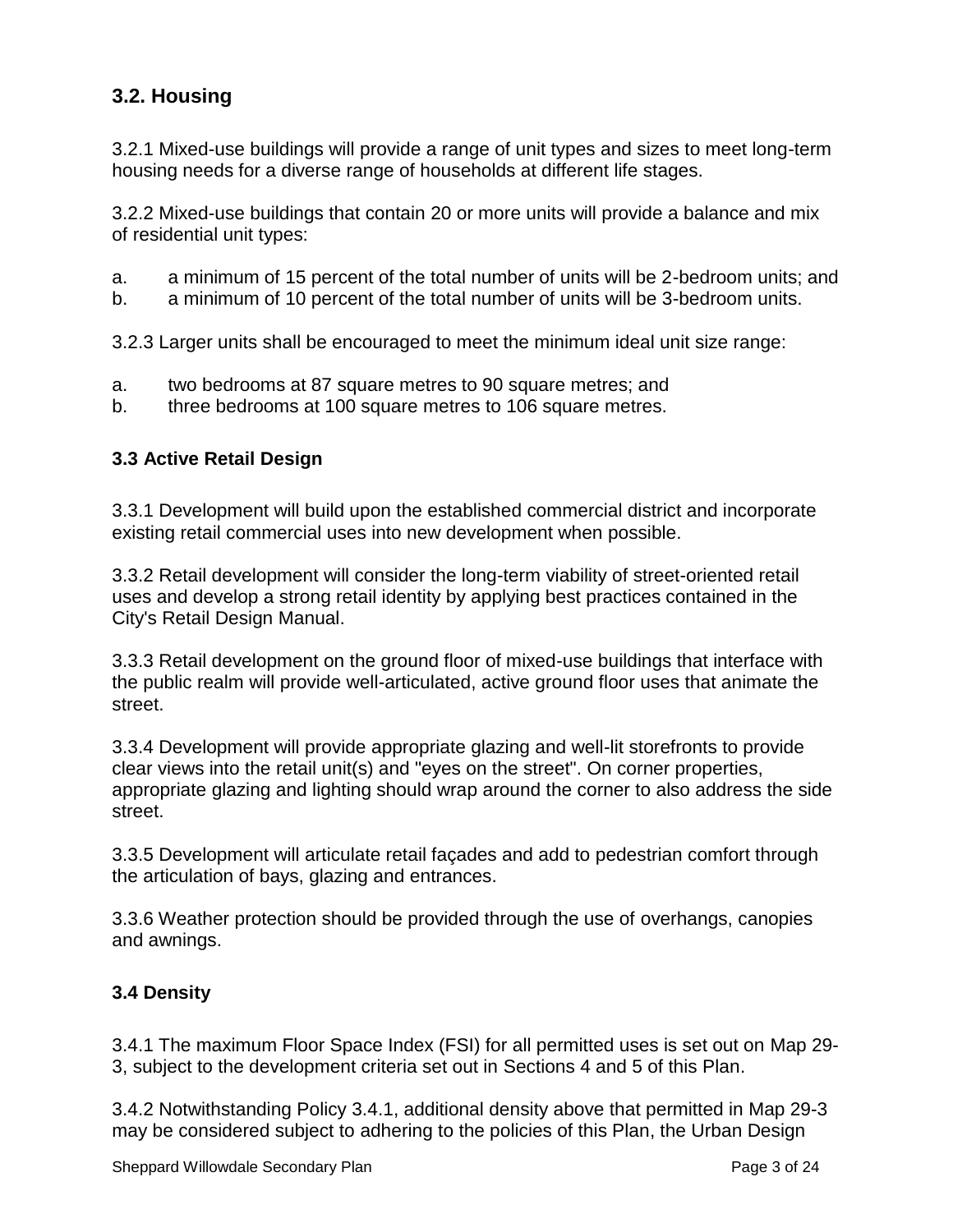Guidelines and Streetscape Plan, and provided that the built form will transition towards *Neighbourhoods* and *Parks and Open Space Areas* and servicing and transportation capacity can support the development.

### **3.5 Special Policy Areas**

3.5.1 Special Policy Areas are outlined on Map 29-6. These Special Policy Areas have the greatest potential to accommodate comprehensive development through a balance of commercial, residential, office, institutional and community uses that provide a range of housing choices and contribute to the commercial activity along Sheppard Avenue East, as well as an improved network of parks and open spaces and pedestrian connections that expand the public realm and provide for built form to implement the Plan's Vision and Guiding Principles. To achieve the vision of this Plan, additional development policies pertaining to Special Policy Areas in the Plan Area are found in Section 12 of this Plan.

### **4.0 BUILT FORM**

**Policies**

# **4.1 Building Types**

4.1.1 Mid-rise buildings will frame and animate Sheppard Avenue East while providing the appropriate transition to adjacent *Neighbourhoods* and *Parks and Open Spaces*.

#### **4.2 Heritage**

4.2.1 Alternative design responses, including but not limited to increased setbacks, stepbacks and stepping down of building heights, may be required to conserve properties on the City's Heritage Register and to mitigate the impact on cultural heritage resources.

#### **4.3 Pedestrian Entrances**

4.3.1 Primary entrances on Sheppard Avenue East will be directly connected and at the same level as the public sidewalk to support visibility and universal accessibility on the public sidewalk. Principal pedestrian entrances shall not be permitted at the rear of the property.

4.3.2 All principal pedestrian entrances will be taken from Sheppard Avenue East. On corner properties, the development will frame adjacent public streets by providing active ground floor uses with primary façades and multiple entrances directly accessible from the public sidewalk.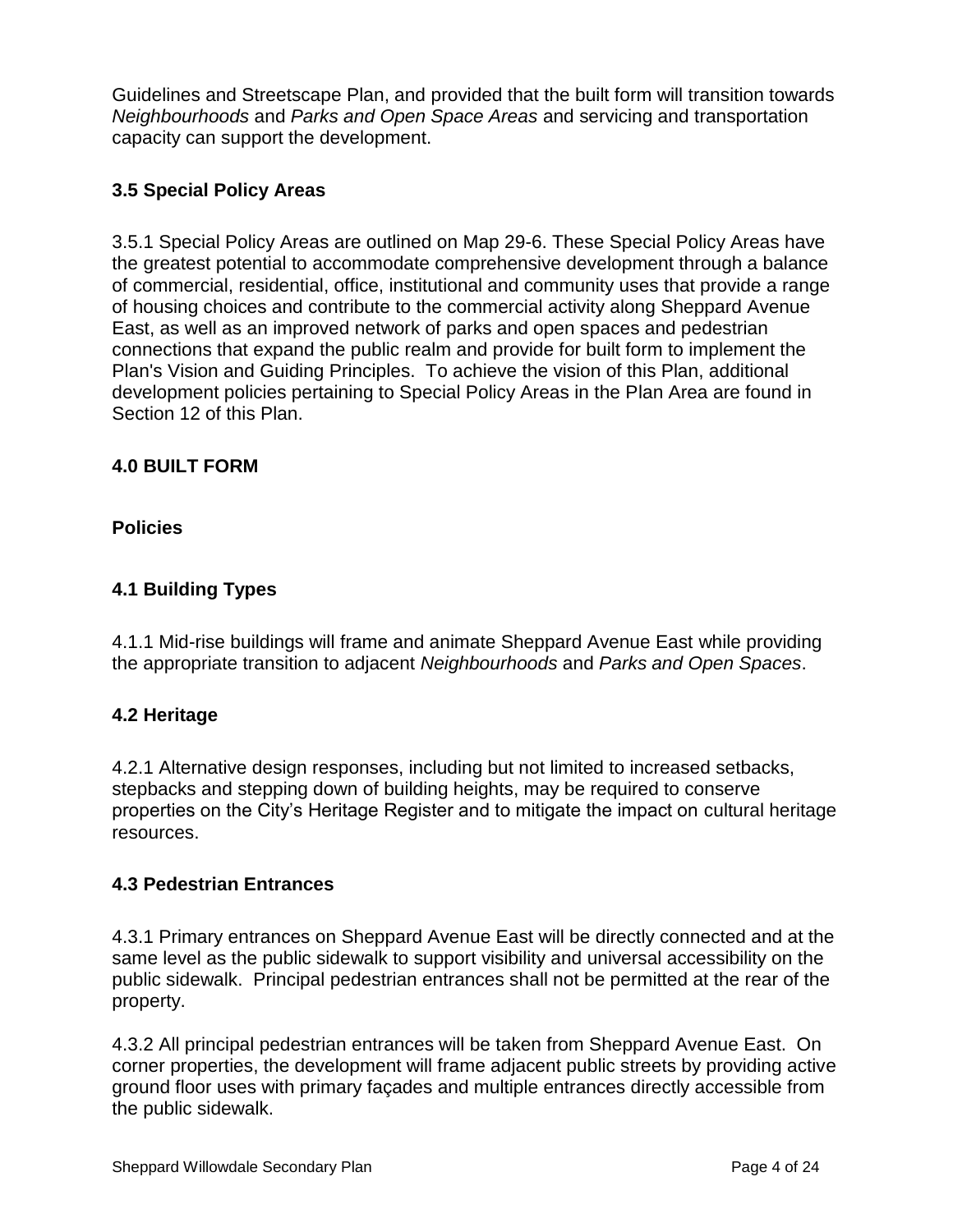### **4.4 Comprehensive Development**

4.4.1 The consolidation of lots within the Plan Area is encouraged, and in some circumstances may be required, to achieve the Plan Area's built form and public realm objectives.

4.4.2. Comprehensive assemblies of lots within the Plan Area will have a minimum lot frontage of approximately 30 metres along Sheppard Avenue East and will consolidate vehicle and loading access in order to reduce curb cuts, provide active frontages and support the public realm.

4.4.3 Development on corner properties will be encouraged to provide a private, shared rear yard driveway system taking access from the side street.

4.4.4 Mid-block development sites will be encouraged to share vehicle and loading access from the side street through the creation of a private shared driveway system.

#### **4.5 Setbacks**

4.5.1 A minimum rear yard setback of 7.5 metres will be provided from the rear property line to provide an appropriate separation from the abutting *Neighbourhoods* designated lands*.* 

4.5.2 On corner properties, a minimum building setback of 7.5 metres will be provided from the property line shared with lands designated *Neighbourhoods* to protect for a shared rear yard driveway system with access from the side street.

4.5 Development adjacent to *Parks and Open Space Areas* will be setback to provide an appropriate interface between public and private lands and provide appropriate transitions.

#### **4.6 Height**

4.6.1 Development in Mixed Use Area A and Mixed Use Area B will have heights that contribute to the creation of mid-rise buildings on Sheppard Avenue East that reinforce the public realm, while transitioning and mitigating impacts on adjacent lower-scaled *Neighbourhoods* and *Parks and Open Space Areas*.

4.6.2 Development will create a continuous street wall with a minimum building height of 10.5 metres or 3-storeys on Sheppard Avenue East.

4.6.3 Development will provide a minimum ground floor height of 4.5 metres to facilitate commercial at-grade uses.

4.6.4 The maximum building heights permitted are:

a. 5 storeys in Mixed Use Area A; and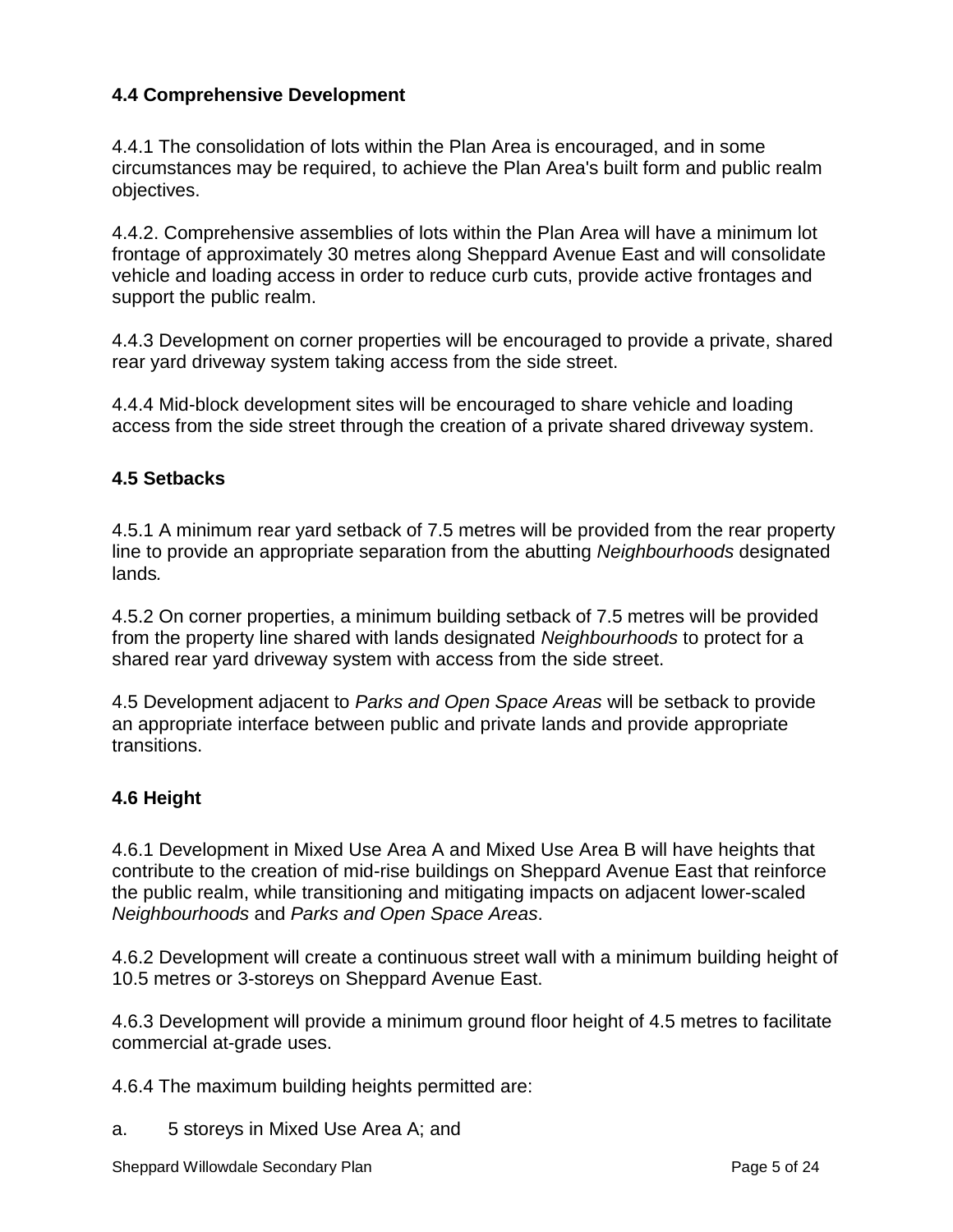b. 7 storeys in Mixed Use Area B.

4.6.5 Notwithstanding Policy 4.5.4, additional heights above the maximum height may be considered subject to policies of this Plan including Policy 4.8, the Urban Design Guidelines and the Streetscape Plan.

#### **4.7. Massing**

4.7.1 Mid-rise buildings will provide an appropriate street wall height in proportion with the adjacent right-of-way width. New buildings will provide a front angular plane and stepbacks to maintain a minimum of 5-hours of sunlight access on the opposite sidewalk to contribute to pedestrian comfort.

4.7.2 Mid-rise buildings will provide a stepback along Sheppard Avenue East to create a consistent street wall at a comfortable scale for pedestrians and to integrate new buildings into the existing context.

4.7.3 New development will be massed to provide good transitions in scale to *Parks and Open Space Areas* to provide access to direct sunlight and daylight.

4.7.4 New buildings will provide overlook and animation onto Sheppard Avenue East and side streets, and be articulated with high-quality and durable materials, glazing and design elements that contribute to the public realm.

4.7.5 Mechanical equipment shall be incorporated into the building mass and will be screened from view along Sheppard Avenue East, adjacent streets, parks, trails and open spaces and neighbouring properties.

#### **4.8 Transition to Neighbourhoods**

4.8.1 Transition in scale will be provided to minimize overlook and shadows to neighbouring low-scale areas. No part of any building shall project into a 45 degree angular plane measured from the property lot line shared with lands designated *Neighbourhoods* at a height of 10.5 metres at the minimum required 7.5 metre rear yard setback as shown on Figure 1, or at a height of 12.5 metres at the minimum required 7.5 metre rear yard setback for the first 3-storeys for commercial/non-residential uses as shown on Figure 2.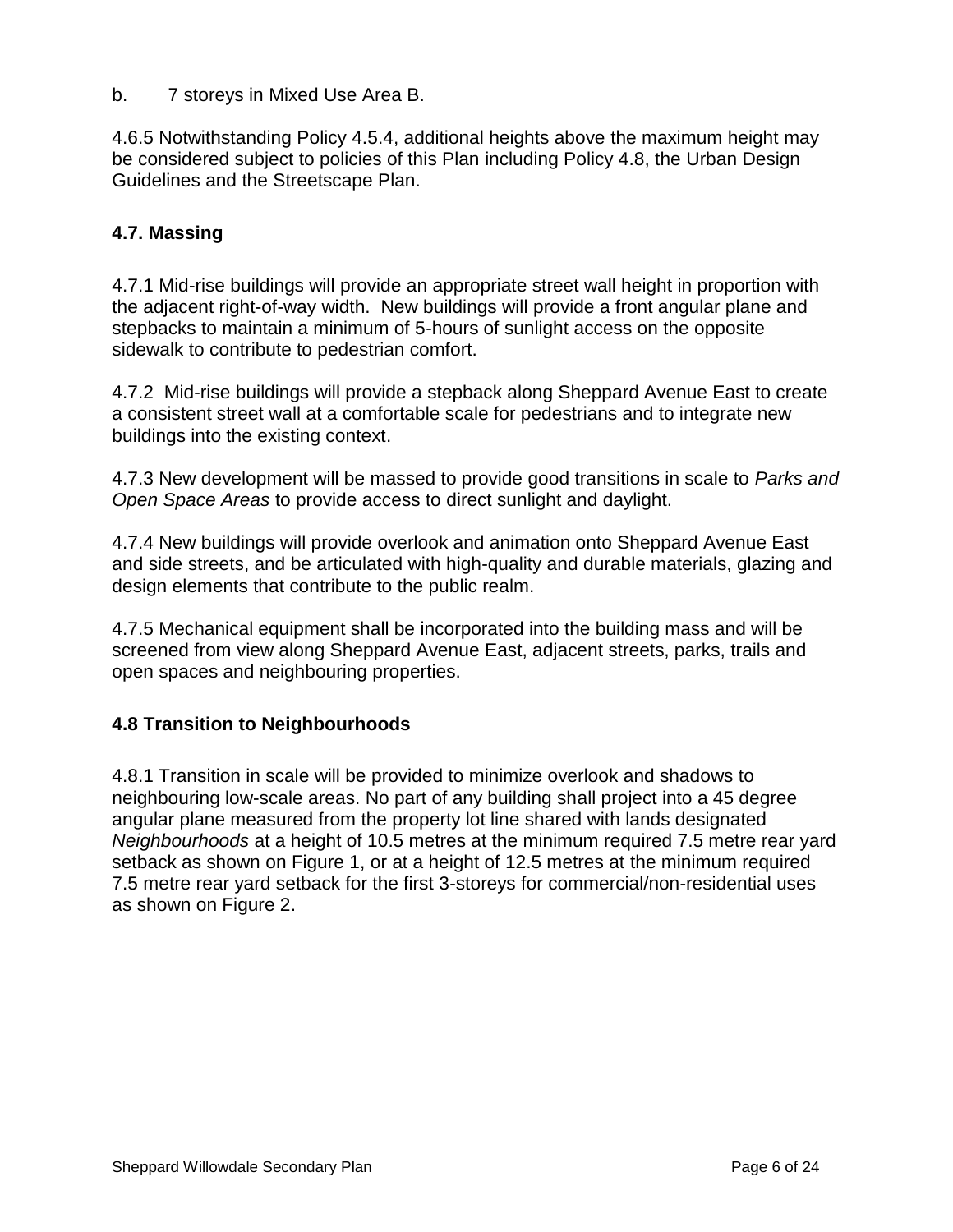



4.8.2 On corner properties, the rear angular plane will be taken from the property line shared with lands designated *Neighbourhoods* at a height of 10.5 metres at the minimum required 7.5 metre setback, or at a height of 12.5 metres for commercial/nonresidential uses.

# **4.9 SERVICING AND SCREENING**

4.9.1 A soft landscaped area a minimum of 1.5 metres wide shall be provided along a property line abutting lands designated *Neighbourhoods*. The landscaped area will include tree species and shrubs that maximize privacy and opaque fencing.

4.9.2 Exterior lighting should be used to increase safety on-site and within the public realm. The light should be directed downward to prevent light overspill on adjacent properties designated *Neighbourhoods*.

4.9.3 Development will locate and incorporate site service areas and access to underground parking within the building mass to minimize visual and noise impacts on adjacent properties and the public realm.

4.9.4 Development will enclose service and access areas when incorporating them into the building massing is not possible.

# **5.0 PUBLIC REALM**

**Policies**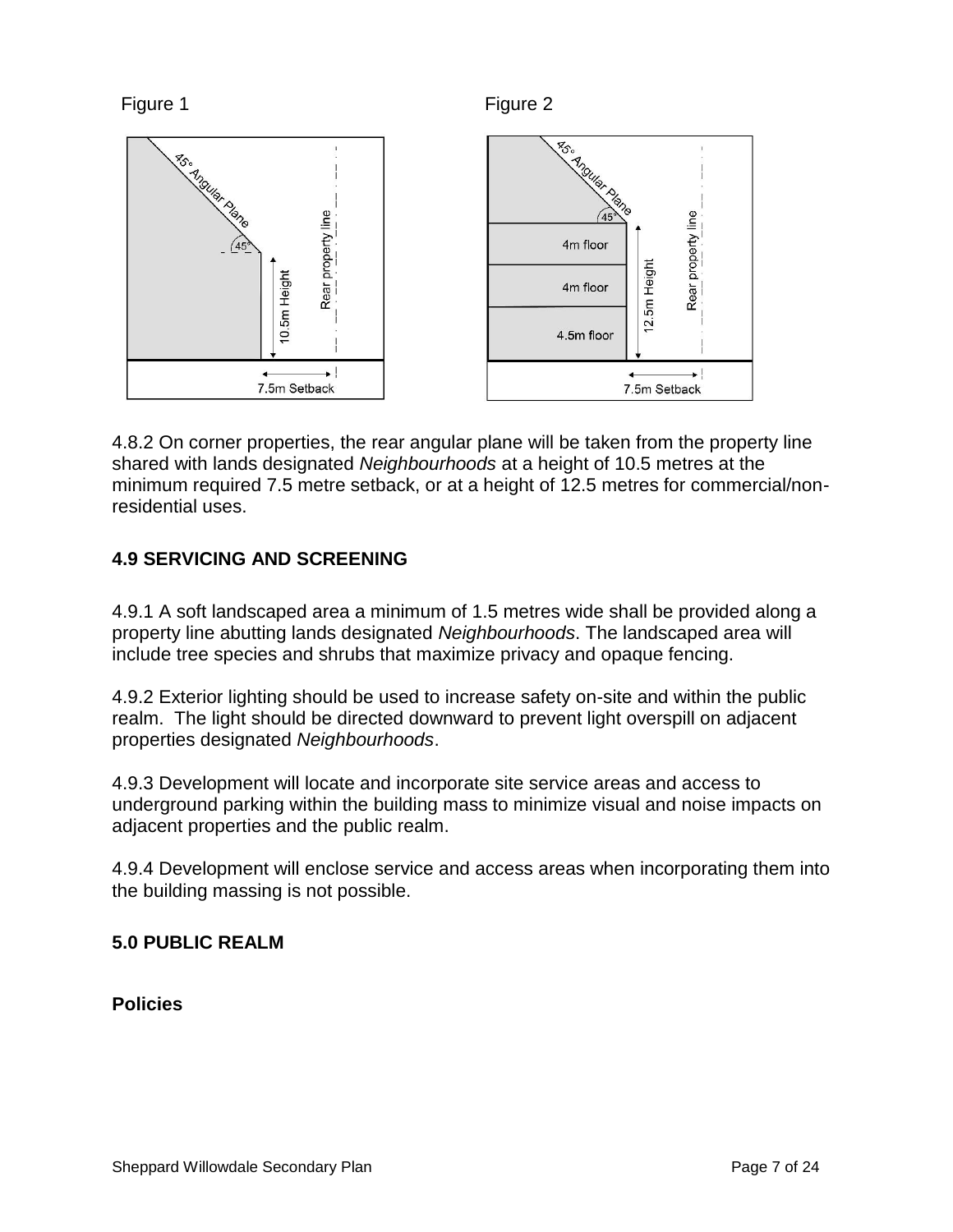5.0.1 The public realm improvements will be undertaken in accordance with the Sheppard Avenue East Promenade and the High Order Pedestrian Zones shown on Map 29-4 and the Urban Design Guidelines and Streetscape Plan.

### **5.1 Sheppard Avenue East Promenade**

5.1.1 The Sheppard Avenue East Promenade will include boulevard improvements consisting of wider pedestrian sidewalks, tree planting on both sides of Sheppard Avenue East, and side streets connecting to Sheppard Avenue East, installation of street furniture including the integration of cycling and shared mobility facilities within the boulevard.

5.1.2 The Sheppard Avenue East Promenade will improve the attractiveness, connectivity, and safety for all users of all ages and abilities by providing:

a. A universally accessible, consistent, and connected pedestrian network with wider sidewalks;

b. Consistent tree planting on both sides of Sheppard Avenue East and on side streets that connect to Sheppard Avenue East;

c. Enhanced pedestrian amenities through seating, lighting, additional trees, landscaping, weather protection, and public art;

d. Accessible cycling amenities and shared mobility facilities within the boulevard; and e. Green infrastructure including ecological and hydrological functions to manage stormwater where it falls.

# **5.2 High Order Pedestrian Zones**

5.2.1 High Order Pedestrian Zones are shown on Map 29-4 which identifies public realm enhancement opportunities at key pedestrian nodes by providing:

a. Additional setbacks to activate corners and provide placemaking opportunities, retail spillover, seating, soft landscaping, public art, and pedestrian clearway to support commercial and social activity;

b. Privately owned publically accessible open spaces (POPS) to extend the public realm;

c. Signalized pedestrian crossing, when warranted;

d. Protected and safe pedestrian crossing and intersection design such as tactile walking indicators minimized vehicular lane requirements and widths, right turn restrictions, corner extensions or boulevard bump out and pedestrian supportive signal timing through the development review process; and

e. Accommodation for transit stops and shelters.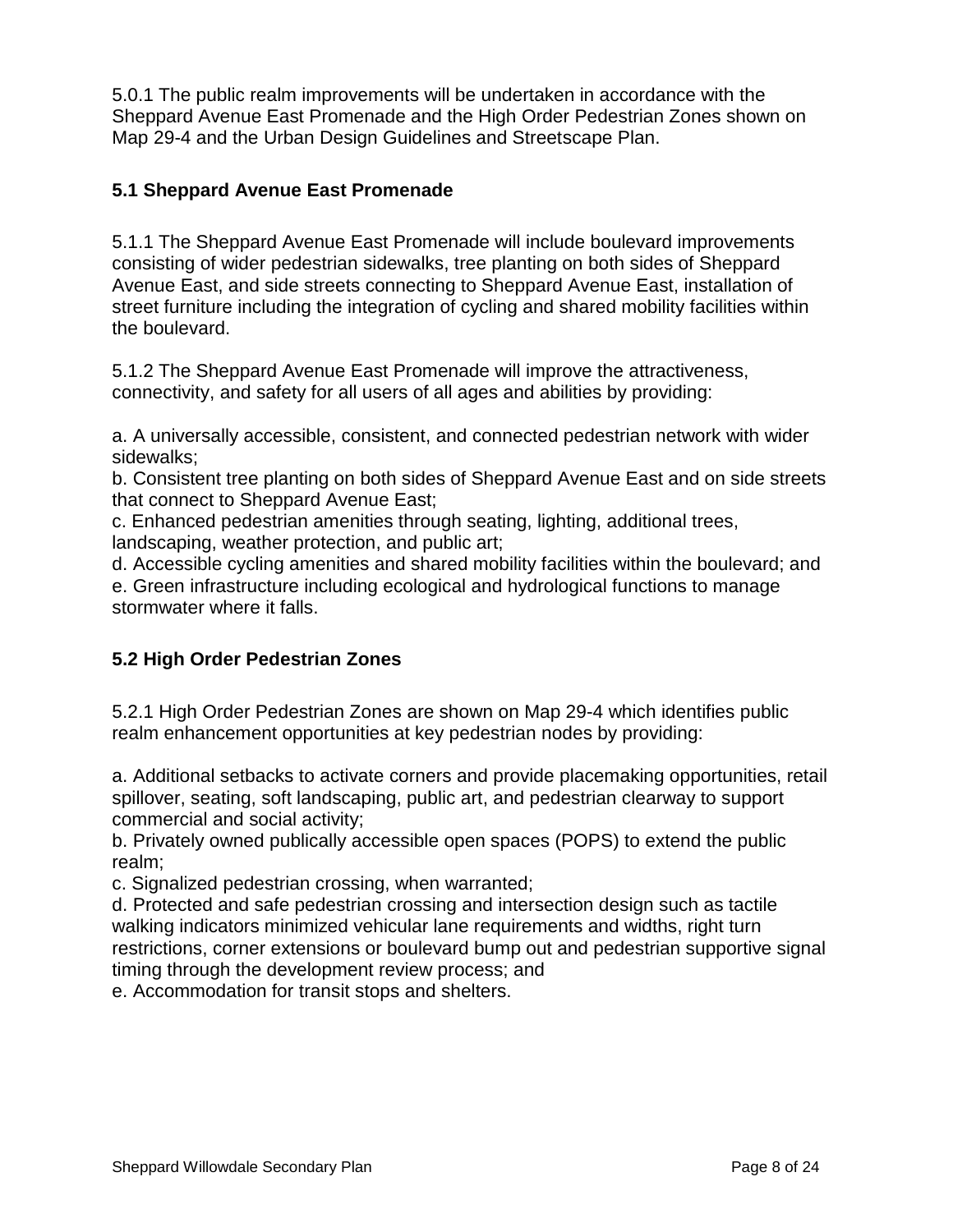# **5.3 Privately-Owned Publically Accessible Spaces (POPS)**

5.3.1 POPS, which also include mid-block connections, should be considered on the street level on corner properties and appropriate locations throughout the Plan Area to add and improve connections to transit, parks, trails and open spaces.

5.3.2 POPS should be provided through development review and coordinated with active at-grade uses abutting the public realm to encourage social gather places.

5.3.3 The provision of POPS will not be in lieu of parkland dedication.

### **6. GREEN INFRASTRUCTURE**

#### **Policies**

6.1 Development will be encouraged to incorporate green infrastructure into new buildings, streets, and public and private spaces, when possible, to respond to climate change and improve ecological and hydrological functions. This includes energyefficient buildings, sustainable building materials, permeable paving, and the expansion to the parks and open space system.

6.2 Development will be encouraged to provide soft landscaping that can absorb and retain rainfall where it falls while enhancing biodiversity through green roofs, tree plantings, understorey herbaceous plantings, rain gardens, and planting native varieties that are pollinator-friendly.

#### **7. PARKLAND**

#### **Policies**

7.1 Potential locations for new and expanded parks are conceptually shown on Map 29- 4.

7.2 Parkland priorities within the Plan Area include, but are not limited to:

a. Expanding and enhancing the size, function, visibility, and accessibility of existing parks and trails;

b. Creating new parks; and

c. Contributing to new and improved pedestrian connections to and between parks and trails.

7.3 Development is required to prioritize dedication of land to the City in order to meet parkland dedication requirements. As part of any development, parkland provision will be considered in the following order of priority: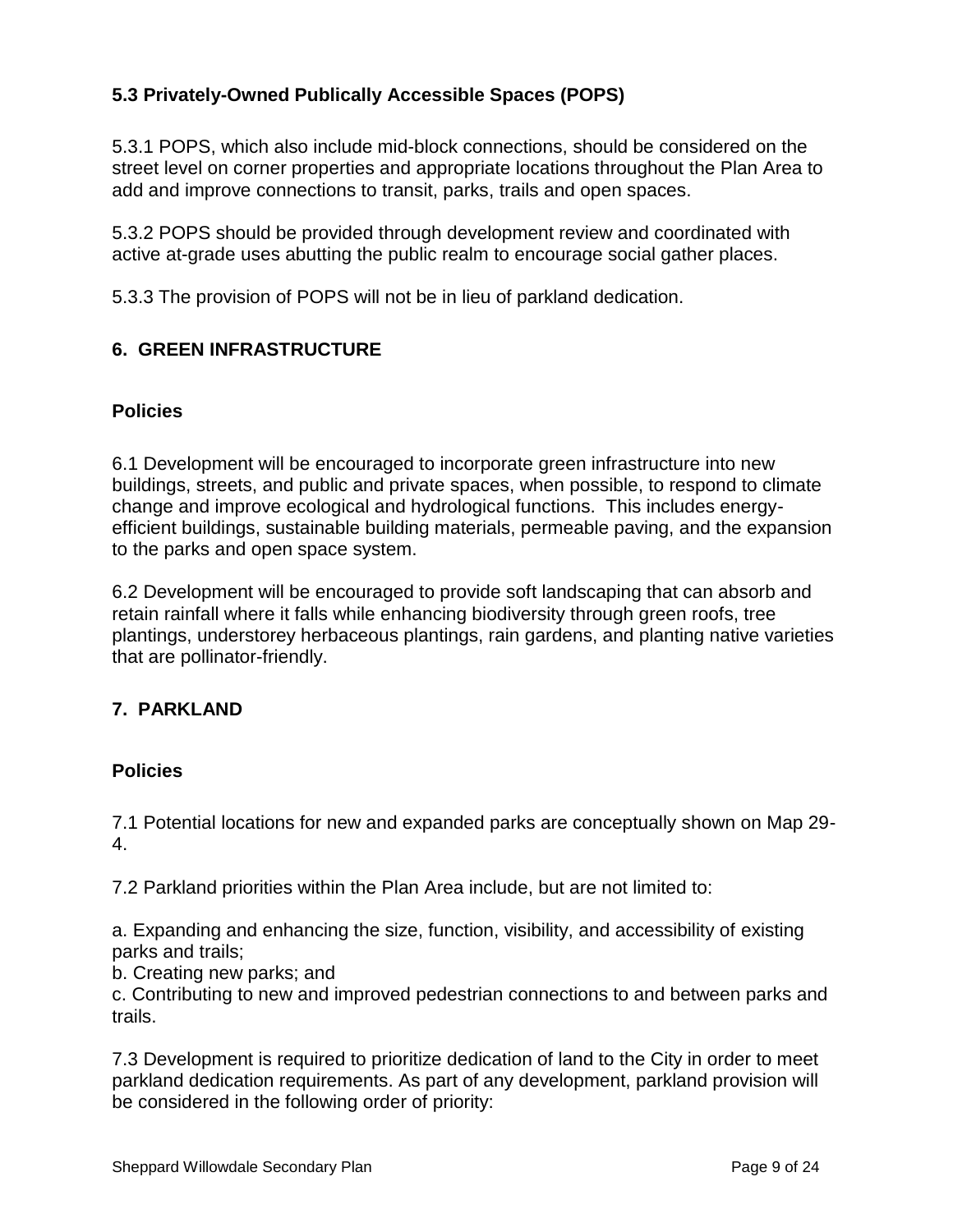- a. On-site parkland dedication;
- b. Off-site parkland dedication; and
- c. Cash-in-lieu of parkland.

7.4 Consolidation of parkland dedication from more than one development, assembled to create a larger park, will be encouraged.

7.5 Development adjacent to parks will:

a. Achieve setbacks related to fire separation in order to allow the building and any of its exterior features and amenities to be provided and maintained on the development site; b. Provide an appropriate interface between public and private lands;

c. Be oriented to maximize public access and views to parks;

d. Be designed to have an attractive façade with animated uses at-grade;

e. Provide for casual overlook, increasing the passive surveillance and safety of parks;

f. Be located and designed to ensure wind conditions in parks are suitable for comfortable sitting and standing;

g. Be located and designed to minimize shadowing on parks; and

h. Avoid locating loading and servicing areas, and mechanical equipment, including venting, abutting parks.

### **8. MOBILITY**

#### **Policies**

8.1 Sheppard Avenue East will balance mobility choices through Complete Street principles. Urban Design Guidelines and the Streetscape Plan will provide detailed design direction for improvements that will support all users in a universally accessible, comfortable and safe manner, as follows:

a. Protect for the planned 36 metre right-of-way;

b. Enhance pedestrian walkability through consistent, connected and wider sidewalks

c. Enhanced pedestrian amenities that include trees, seating, lighting and pedestrianscaled buildings;

d. Physically separated cycling facilities and interchanges; and

e. Accommodate transit vehicle mobility and prioritize transit users' convenience and comfort.

8.2 To maximize pedestrian and cycling comfort and safety on Sheppard Avenue East, development will provide:

a. Consolidated and shared vehicle access points from Sheppard Avenue East to minimize curb cuts;

b. Encourage vehicle access points from the side streets, when possible;

c. Encourage shared parking and site servicing facilities for lots on Sheppard Avenue East;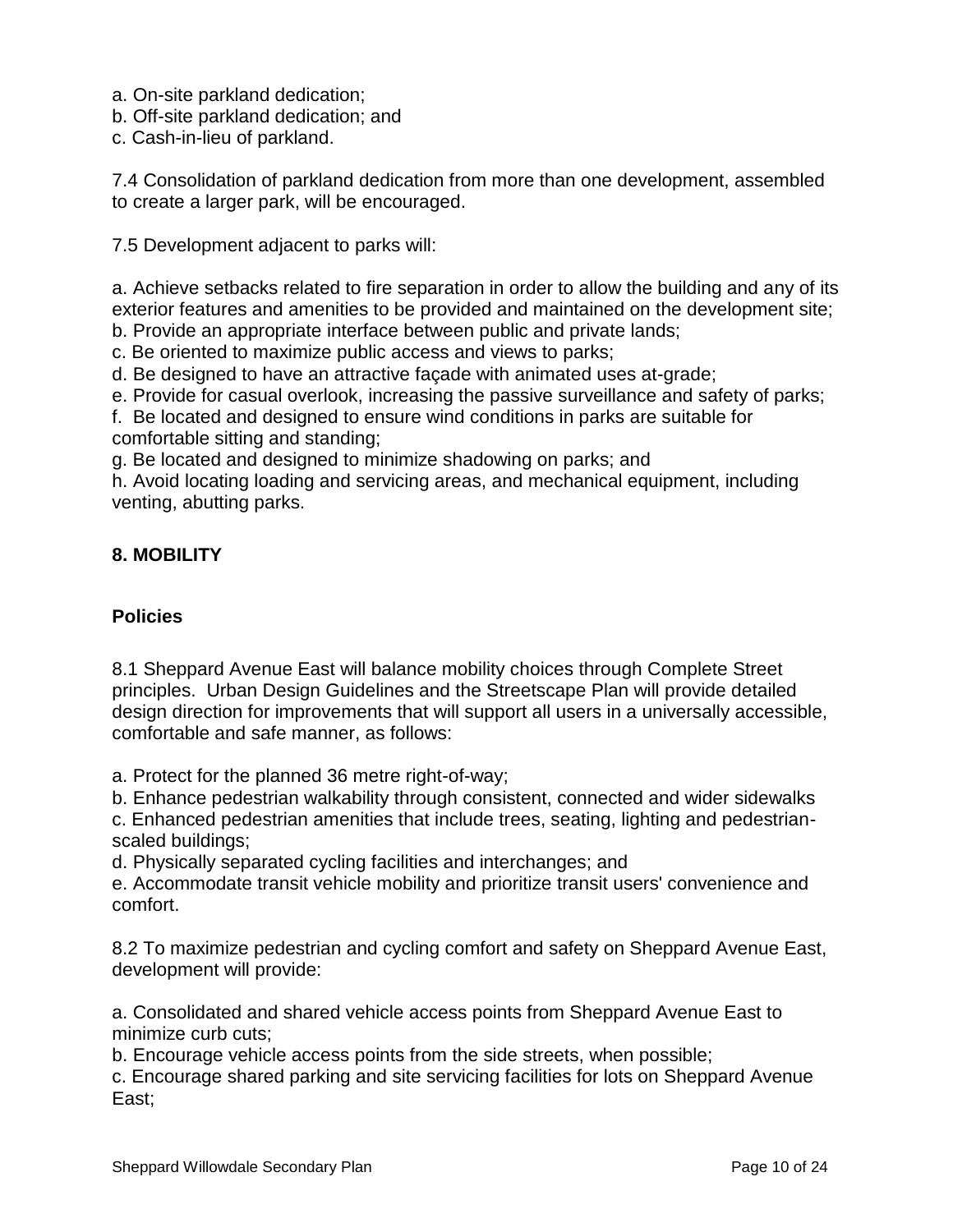d. Protect for side street access for mid-block development sites by encouraging a private rear driveway system and shared vehicle access points, parking and site servicing facilities;

f. Direct access to transit stops and shelters, when possible; and

g. Encourage the use of smart technologies to ensure efficient and easier access to onsite facilities and manage demand for mixed-use developments.

8.3 Development and associated facilities such as turn lanes, vehicle lanes, or on-street parking will not negatively impact or remove transit, walking, cycling, or other sustainable and shared mobility facilities. Through the development review process, mitigation measures will be identified and evaluated to reduce negative impacts on transit, walking, cycling, or other sustainable and shared mobility facilities and subject to City approval.

8.4 Development will not rely on the local neighbourhood street network as part of the transportation assessment.

8.5 Development will support multimodal transportation and reduce auto reliance and provide appropriate transportation demand management measures such as bike-share stations, car-share spaces, and accommodation for shared mobility.

# **9. CYCLING NETWORK**

### **Policies**

9.1 Streetscape design will include physically separated cycling infrastructure in accordance with Map 29-5.

9.2 Cycling infrastructure will meet the City's cycling design standards to support increased usage and safety. Cycling infrastructure should connect to future facilities on Yonge Street and east of Bayview Avenue.

9.3 Provide infrastructure and support for bicycles, including sheltered and easily accessible public bicycle parking, shareable parking, bike corrals and bike rings near transit stops, stations and local destinations at Cycling Interchanges.

# **10. PARKING**

#### **Policies**

10.1 Developments will minimize on-site surface parking. If surface parking is proposed, it should be prioritized for shared mobility facilities such as car-share.

10.2 New vehicle parking facilities should be provided underground to limit the impact on the public realm. Shared mobility vehicle spaces such as car-share and loading for ride-share, should be publically accessible in highly visible locations.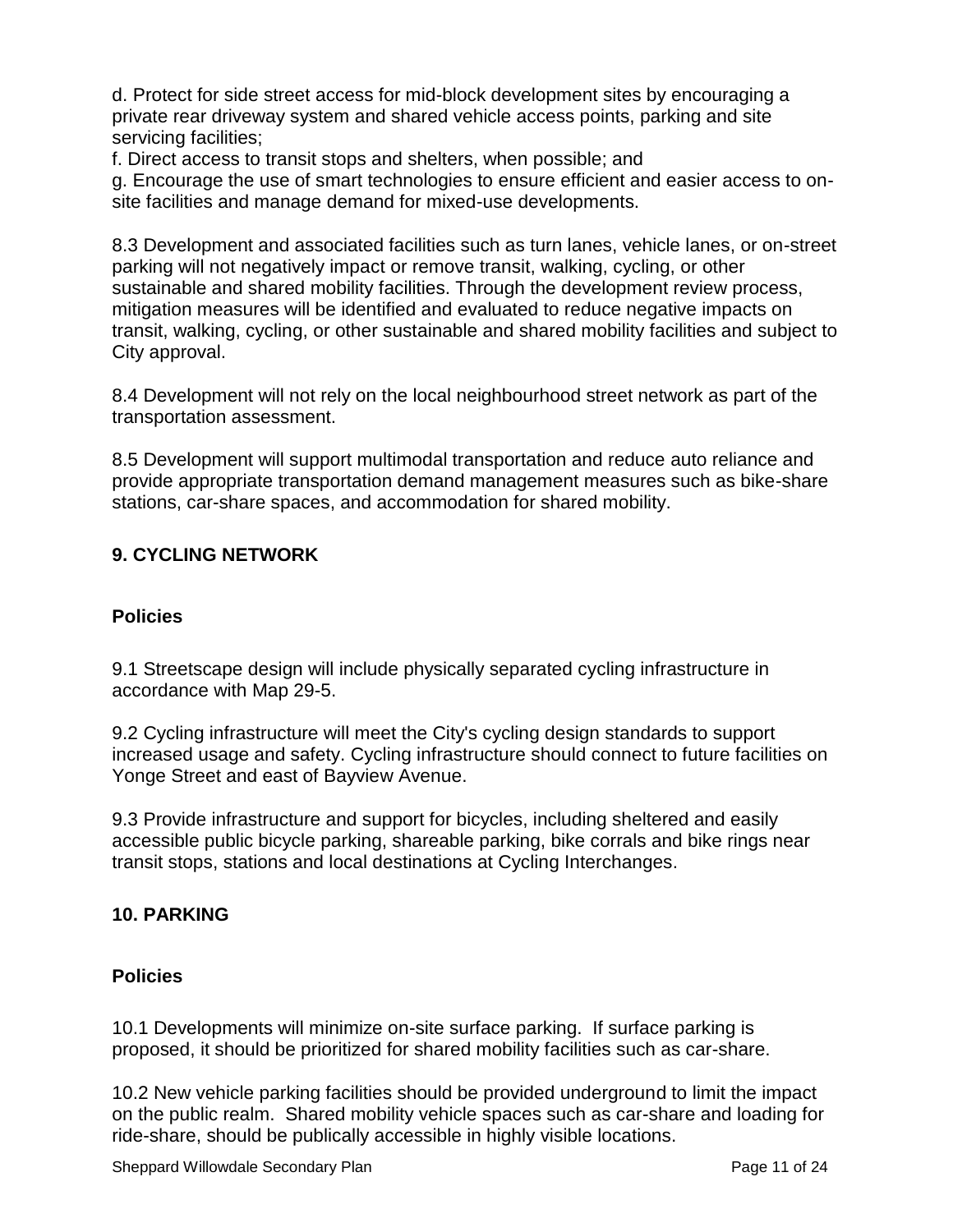10.3 When underground parking facilities are not possible, parking facilities will be located behind the principal structure and appropriately screened to minimize any negative impacts on adjacent *Neighbourhoods* properties and *Parks and Open Space Areas*.

# **11 TRAVEL DEMAND MANAGEMENT STRATEGIES**

### **Policies**

11.1 A Transportation Demand Management strategy may be required as part of a complete development application and will:

- a. Be integrated with required transportation impact assessments to support the proposed development;
- b. Identify infrastructure and strategies to reduce single-occupancy vehicle use and encourage transit use, cycling and walking;
- c. Identify the roles and responsibilities of the property owner with respect to each recommended program and its implementation; and
- d. Identify the operational and financial roles and responsibilities of the property owner including, but not limited to, program development, implementation and ongoing management and operations of the transportation demand management plan and/or program.

11.2 Developments shall consider transit-supportive infrastructure, such as seating and weather protected shelters and street furniture to improve transit users' experience.

# **12 SPECIAL POLICY AREAS**

#### **Policies**

12.1. Special Policy Areas are identified in Map 29-6. These Special Policy Areas have the potential to accommodate comprehensive redevelopment and influence the character and quality of Sheppard Avenue East by providing opportunities to expand the public realm, provide on-site open space and a built form that reinforces the Plan's Vision and Guiding Principles.

12.2. Redevelopment of these Special Policy Areas will implement the Guiding Principles and Vision as demonstrated through a Block Context Plan. By implementing the policies of this Plan, development in these Special Policy Areas will maintain and reinforce the stability of adjacent *Neighbourhoods* and provide transitions between the development in *Mixed Use Areas* and *Apartment Neighbourhoods* to adjacent land use designations.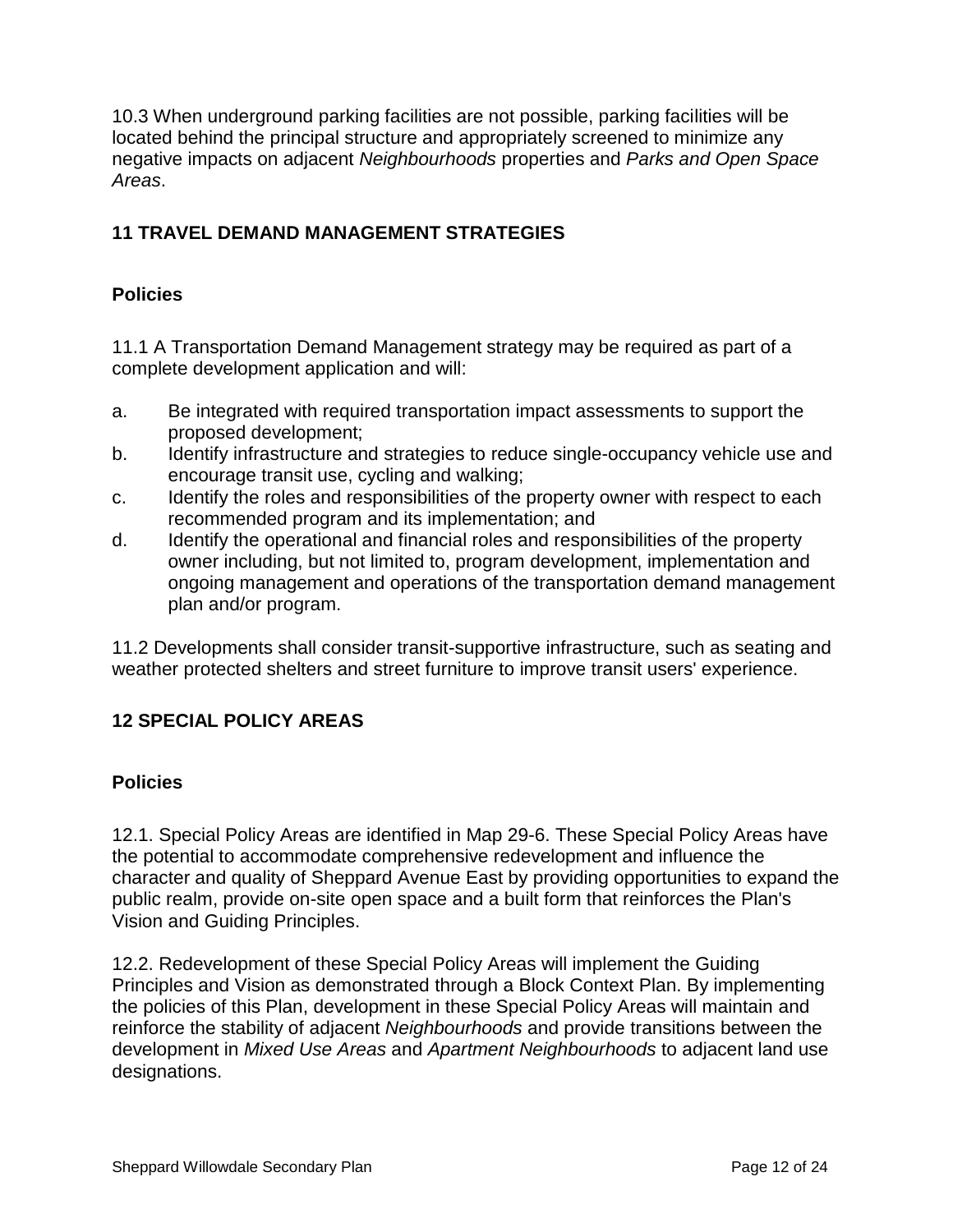#### **Block Context Plan**

12.3 A Block Context Plan will be required for each Special Policy Area to ensure comprehensive and coordinated redevelopment within each Special Policy Area as well as within the overall Plan Area and surrounding context. The Block Context Plan will implement the Vision for this Plan and will provide additional housing opportunities, including affordable housing, and provide a public realm framework that will improve accessibility to transit, parks, trails and open spaces, and the retail activity planned for Sheppard Avenue East.

12.4 The plans/drawings and studies/reports required for the submission of a complete application for development within the Plan Area are identified in Policy 5.5.2 and Schedule 3 of the Official Plan. In order to assess proposed development in the Special Policy Areas, additional information regarding the complete application submission requirements in the Block Context Plan will be required:

- a. To demonstrate coordinated and comprehensive development within each Special Policy Area, as well as integration within the larger surrounding context as demonstrated through written and graphic text on how the proposed development will support the Vision and Guiding Principles of this Plan with compatible land uses that transition to adjacent streets, *Neighbourhoods* and *Apartment Neighbourhoods*, *Parks and Open Space Areas*, existing and planned buildings and landscape elements;
- b. A public realm framework as the organizing element and setting for development that fosters a well-connected community integrates into the broader public realm framework of the surrounding area and provides address for new development, active ground floor uses and setbacks that contribute to and enhance the public realm;
- c. Contribute to street-oriented commercial uses abutting Sheppard Avenue East including the layout of the proposed land uses and including services areas, public/shared driveways, ramps and loading areas;
- d. The patterns of existing and proposed building types;
- e. Density and heights illustrating shadow impacts, transition in scale between areas of differing land uses, intensity and scale, including the application of angular planes, building separation on-site or on abutting sites;
- f. Improvements to the pedestrian and cycling circulation network which includes public sidewalks, walkways, bikeways, mid-block connections which may be in the form of a public street, and the placement of POPS;
- g. The location of required on-site parkland, where appropriate, to maximize public access and views to park areas and in relationship to the public streets, existing parks, trails, open spaces, POPS, midblock connection, and active at-grade uses; and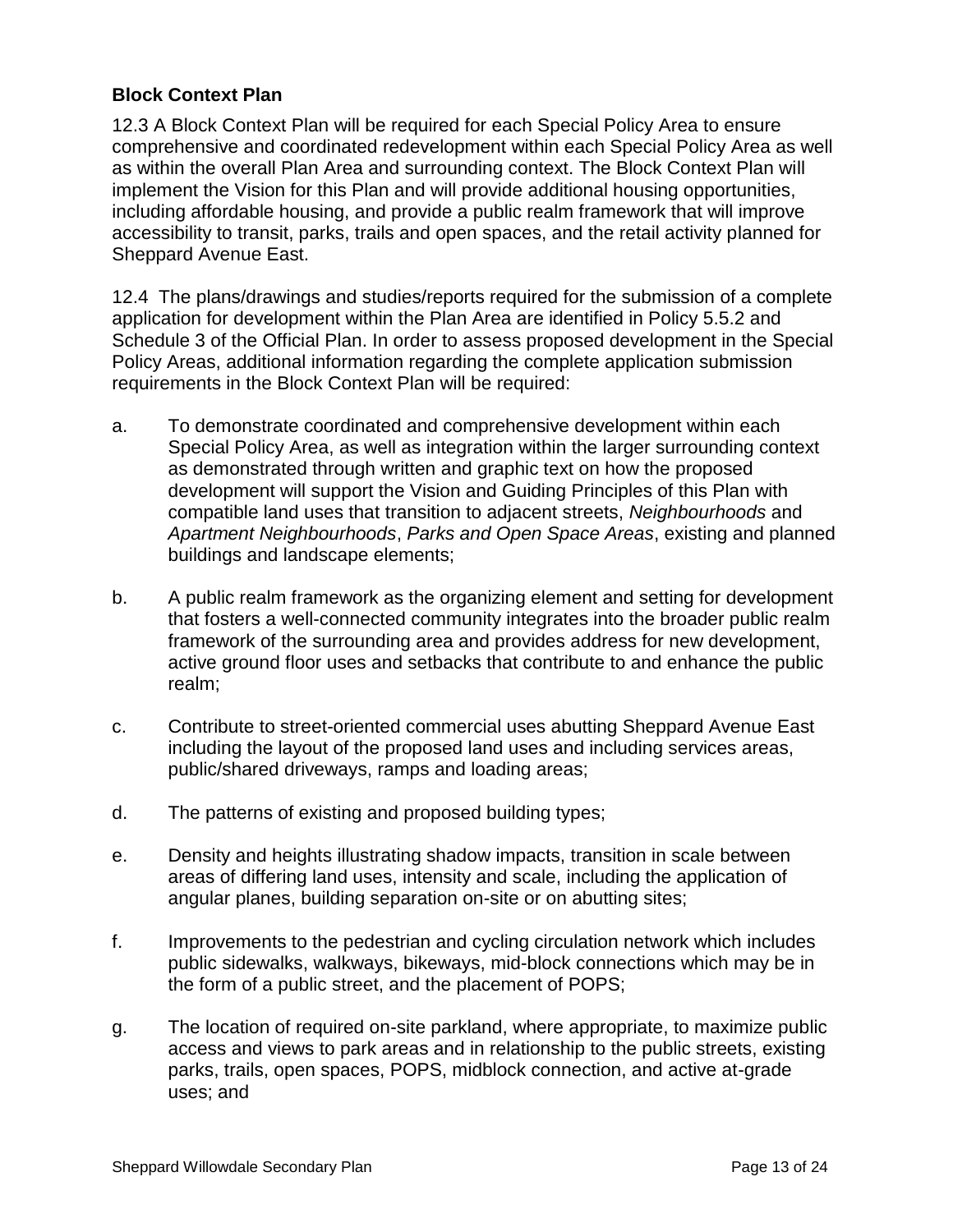h. Public art opportunities where an applicant agrees to provide this. This may include the celebration and recognition of Indigenous culture and history.

#### **Additional Policy Directions for Each Special Policy Area**

#### **Special Policy 1 - Willowdale Area**

Willowdale Area is designated *Mixed Use Areas*, front onto Sheppard Avenue East and Willowdale Avenue and is situated within a High Order Pedestrian Zone on Map 29-4 where future bikeways are proposed. The northern portion of Willowdale Area is directly adjacent to lands designated *Neighbourhoods* to the immediate east within the same block on Maplehurst Avenue, as well as, to the north, across the street on Maplehurst Avenue.

#### **Policies**

12.5 Development in Willowdale Area will:

- a. Acknowledge the street intersection to support commercial and social activity for area residents, workers and visitors through the creation of an active, lively commercial space along Sheppard Avenue East and Willowdale Avenue.
- b. The location of required on-site parkland as well as mid-block connections, where appropriate, to maximize public access and view to park areas and in relationship to the public streets, existing open spaces, POPS, mid- block connection, and at-grade uses.
- c. Provide additional setbacks at the corner of Sheppard Avenue East and Willowdale Avenue to provide placemaking opportunities to support commercial use at grade or to extend the public realm within the High Order Pedestrian Zone.
- d. Provide for mid-rise built form that will define, frame and animate the intersection at Sheppard Avenue East and Willowdale Avenue in good proportion with the adjacent right-of-way width while maintaining a minimum of 5-hours of sunlight access on the opposite public sidewalk of Sheppard Avenue East, Willowdale Avenue and Maplehurst Avenue to contribute to the pedestrian environment and comfort.
- e. Provide for low-rise built form along Maplehurst Avenue, that will fit and be compatible with the scale to the local street and adjacent lands designated *Neighbourhoods*, and provide transition in scale through the application of a 45 degree angular plane from front and rear yards, and appropriate setbacks and stepbacks.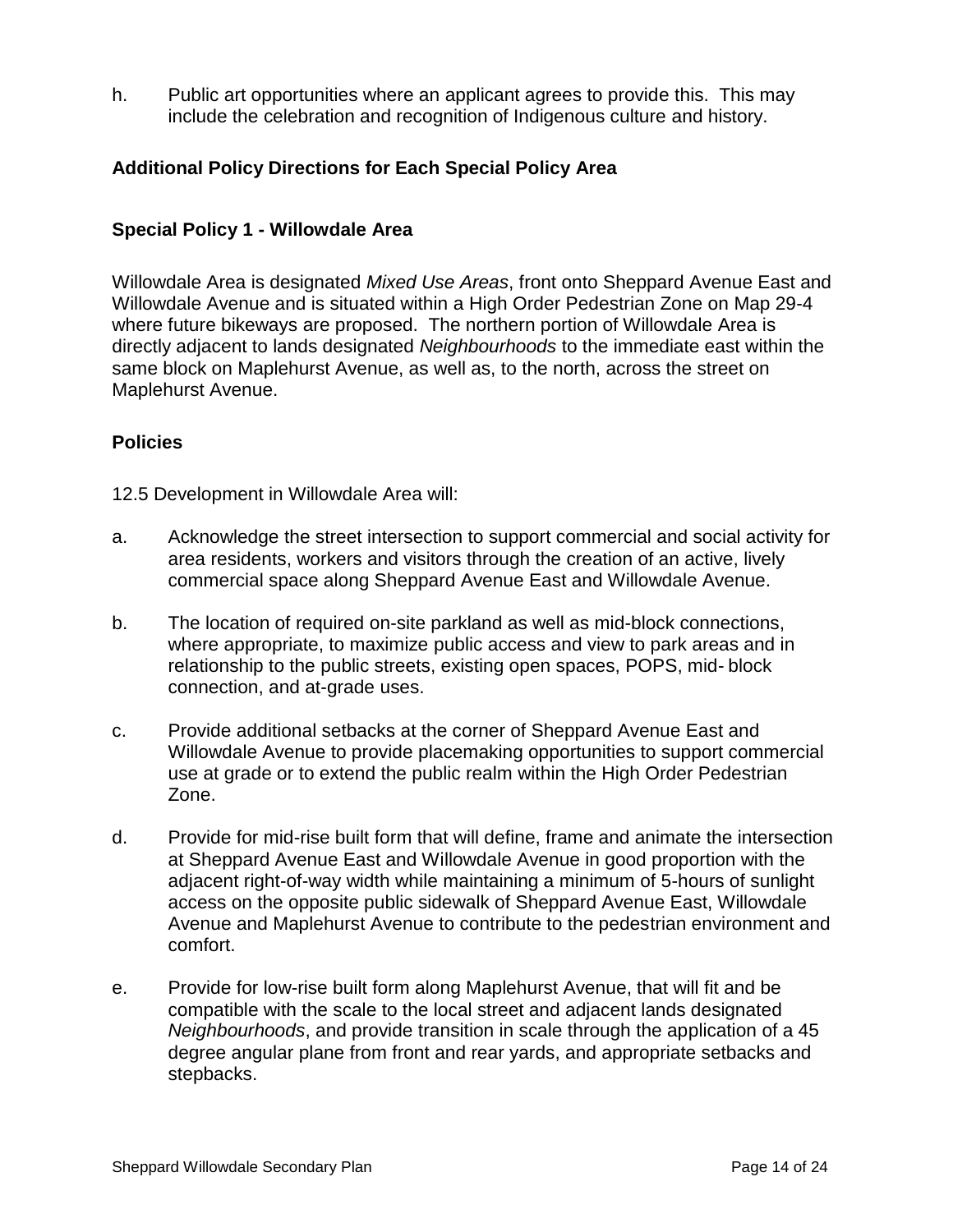f. Public art opportunities where an applicant agrees to provide this. This may include the celebration and recognition of Indigenous culture and history

#### **Special Policy 2 - Special Policy Wilfred Area**

Wilfred Area is designated *Apartment Neighbourhoods* and is situated on a large corner lot with generous frontages on Sheppard Avenue East and Wilfred Avenue. Wilfred Area is directly adjacent to lands designated *Neighbourhoods* to the north and *Apartment Neighbourhoods* to the north and east.

#### **Policies**

- 12.6 Development in Wilfred Area will:
- a. Reinforce the existing role of the site to provide community services and act as a community gathering place, when possible.
- b. Provide on-site parkland, where appropriate, in a location to maximize public access and views to park areas and in relationship to the public streets, existing open spaces, POPS, midblock connection, and active at-grade uses.
- c. Provide for built form that will frame Sheppard Avenue East and Wilfred Avenue
- in proportion with the adjacent right-of-way width to provide a minimum of 5-hours of sunlight access on the opposite public sidewalk to contribute to the pedestrian environment and comfort.
- d. Frame and animate Sheppard Avenue East with commercial uses that serve the needs of area residents, workers and visitors, while providing new opportunities to expand housing choices, including affordable housing.
- e. Provide low-rise built form along the northern portion of the site that will be compatible with adjacent lands designated *Neighbourhoods* on Greenfield Avenue by transitioning lower in height, density and scale through the application of a 45 degree angular plane along the north property line, and appropriate setbacks and stepbacks.
- f. Provide a built form that provides appropriate building separations, setbacks and stepbacks with adjacent *Apartment Neighbourhoods*.
- g. Provide a mid-block connection, which may be in the form of a new public street or a POPS, to improve connectivity within the site and to the surrounding area and provide address for new development and open spaces.
- h. Public art opportunities where an applicant agrees to provide this. This may include the celebration and recognition of Indigenous culture and history.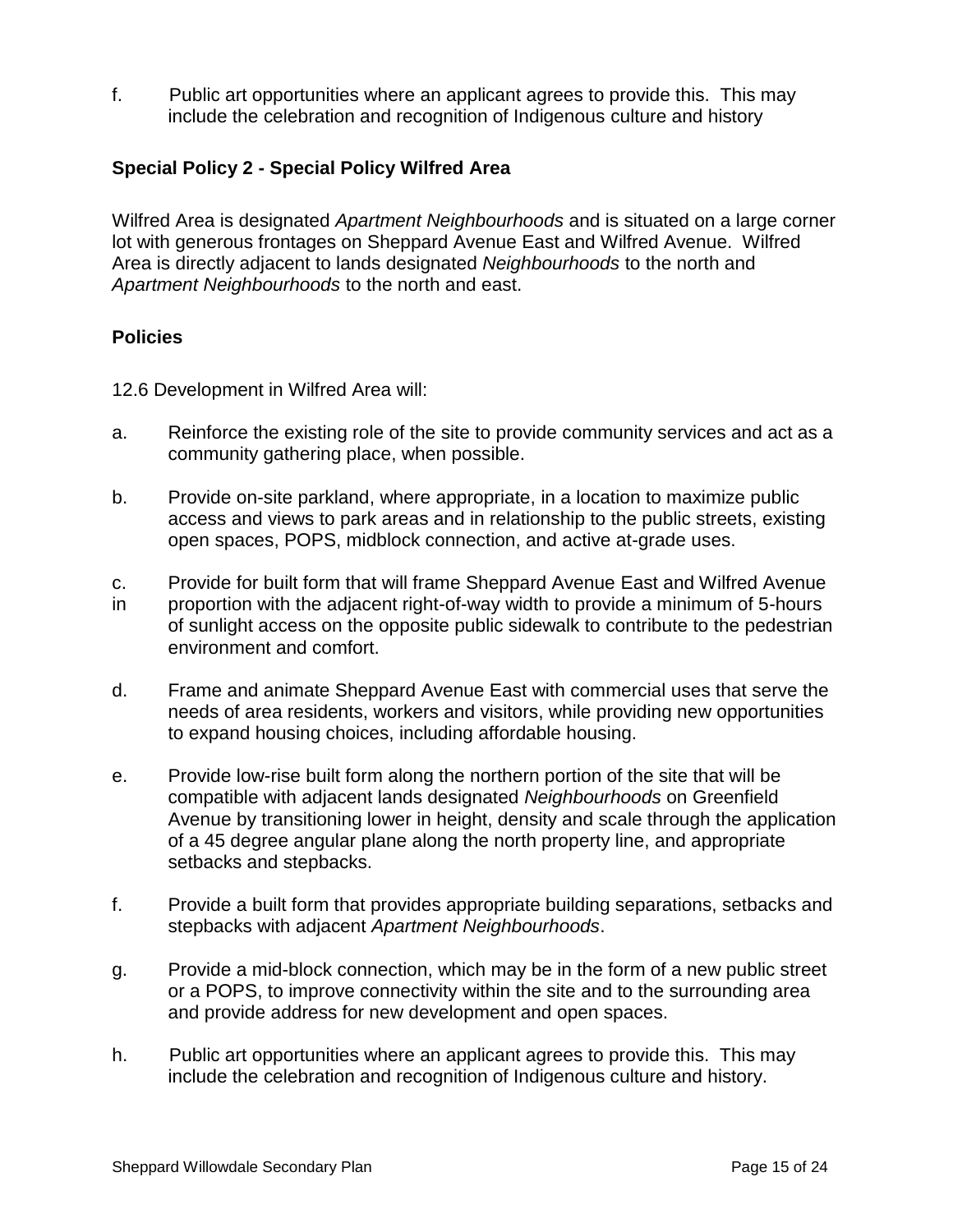### **Special Policy Area 3- Sheppard Area**

Sheppard Area is designated *Apartment Neighbourhoods* and is a mid-block site on a deep lot with frontage on Sheppard Avenue East. Sheppard Area is adjacent to lands designated *Neighbourhoods* to the north and *Apartment Neighbourhoods* to west and east.

#### **Policies**

12.7 Development in Sheppard Area will:

a. Reinforce the existing role of the site to provide community service facilities, where possible with redevelopment.

b. Provide new opportunities to expand housing choices, including affordable housing.

c. Support the commercial and social activities on Sheppard Avenue East that serve the needs of area residents with appropriate at-grade uses.

- d. Provide built form along Sheppard Avenue East in proportion with the adjacent right-of-way width to provide a minimum of 5-hours of sunlight access on the opposite public sidewalk to contribute to the pedestrian environment and comfort.
- e. Provide for low-rise built form along the northern portion of the site that will be compatible with adjacent lands designated *Neighbourhoods* on Greenfield Avenue by transitioning lower in height, density and scale through the application of a 45 degree angular plane and appropriate setbacks and stepbacks.
- f. Provide built form that has appropriate building separations, setbacks and stepbacks with adjacent *Apartment Neighbourhoods*.
- g. Public art opportunities where an applicant agrees to provide this. This may include the celebration and recognition of Indigenous culture and history.

#### **13. IMPLEMENTATION**

#### **Policies**

#### 13.1 Urban Design Guidelines

Urban Design Guidelines and a Streetscape Plan will be developed to guide development within the Sheppard Lansing Secondary Plan Area and this Plan. The Urban Design Guidelines and Streetscape Plan will be used as a tool to ensure that development is consistent with the Official Plan and this Secondary Plan. The Urban Design Guidelines and Streetscape Plan will also be used as a tool to inform standards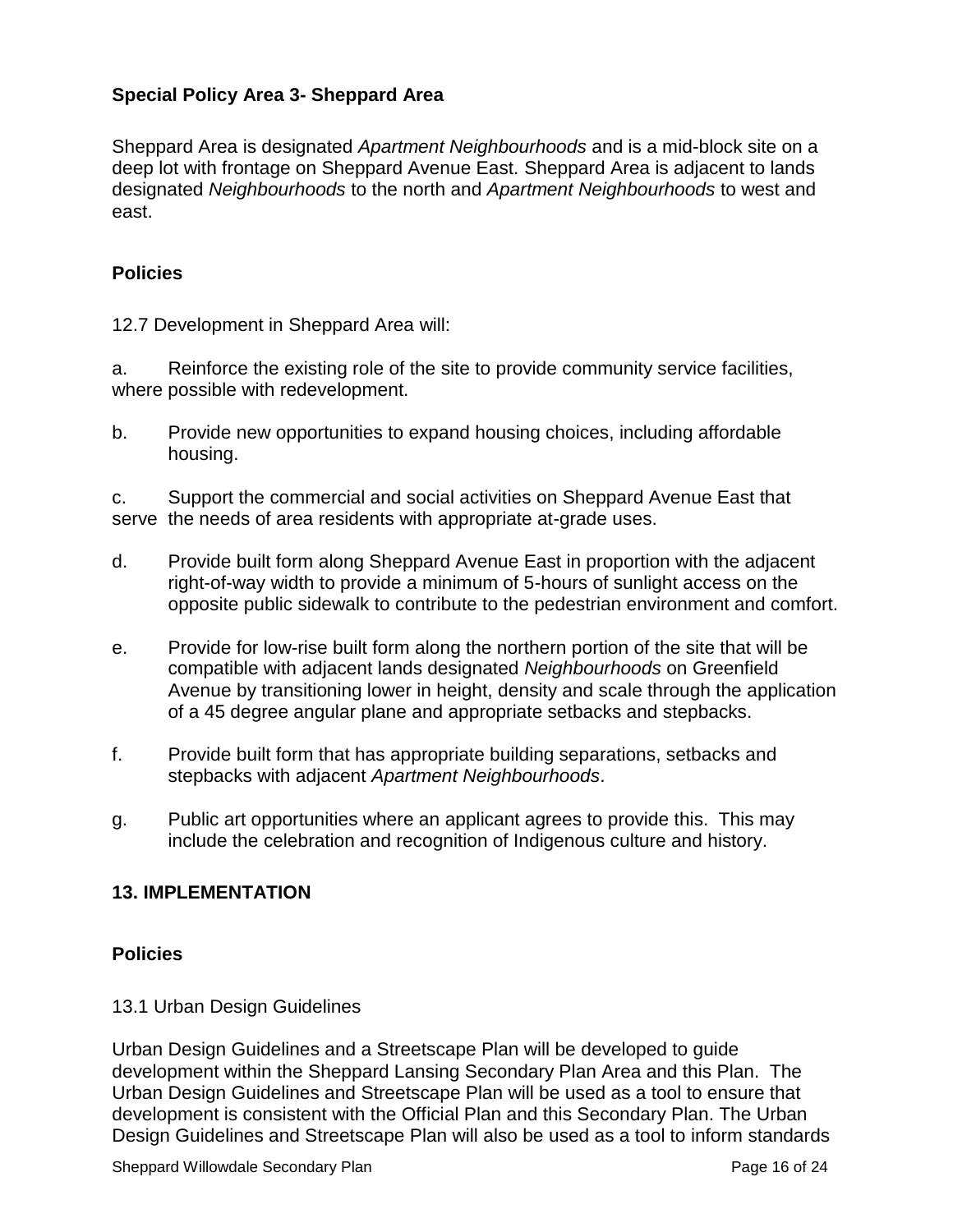that will be included in implementing zoning by-law(s) and to evaluate applications for Site Plan Control. To achieve this, the Urban Design Guidelines and Streetscape Plan will address:

a) Site and building location and organization including setbacks, ground floor uses and building entrances;

- b) Building types;
- c) Access and servicing;
- d) Building massing and articulation;
- e) Pedestrian amenity and landscape; and

f) Public realm matters including pedestrian and cycling connections and boulevard improvements including tree planting, lay-by parking, sidewalks, pedestrian amenities, and street furniture.

#### 13.2 Transportation Policies

As part of the transportation assessment for development applications, quantitative multi-modal transportation analysis and site-related mitigation measures are required to demonstrate that sufficient and safe transportation infrastructure is available to support the new development.

13.3 As part of the development approval process, all developments will be encouraged to support and improve the multimodal transportation infrastructure in the Plan Area.

13.4 As part of the Urban Design Guidelines and Streetscape Plan, implementation strategies to secure the development and maintenance of curbside management of onstreet parking spaces, multimodal transportation infrastructure and commuting programs will be undertaken. These implementation strategies will be developed in collaboration with the Toronto Parking Authority (TPA), Smart Commute (North Toronto), City Planning and Transportation Services staff.

13.5 The development of multimodal transportation infrastructure can be supported by the following measures, in conjunction with public realm improvements, for the Plan Area, including, but not limited to:

- a. Amenities for non-auto users;
- b. Shared mobility spaces, such as car-share and carpool spaces;
- c. Consolidated pick-up/drop-off areas;
- d. On-street bicycle parking;
- e. Publicly accessible spaces for shared bike facilities;
- f. Digital mobility information and real-time travel display at primary building entrances; and
- g. Comprehensive transit-supportive infrastructure and services, including those contained in the Transportation Demand Management Strategies.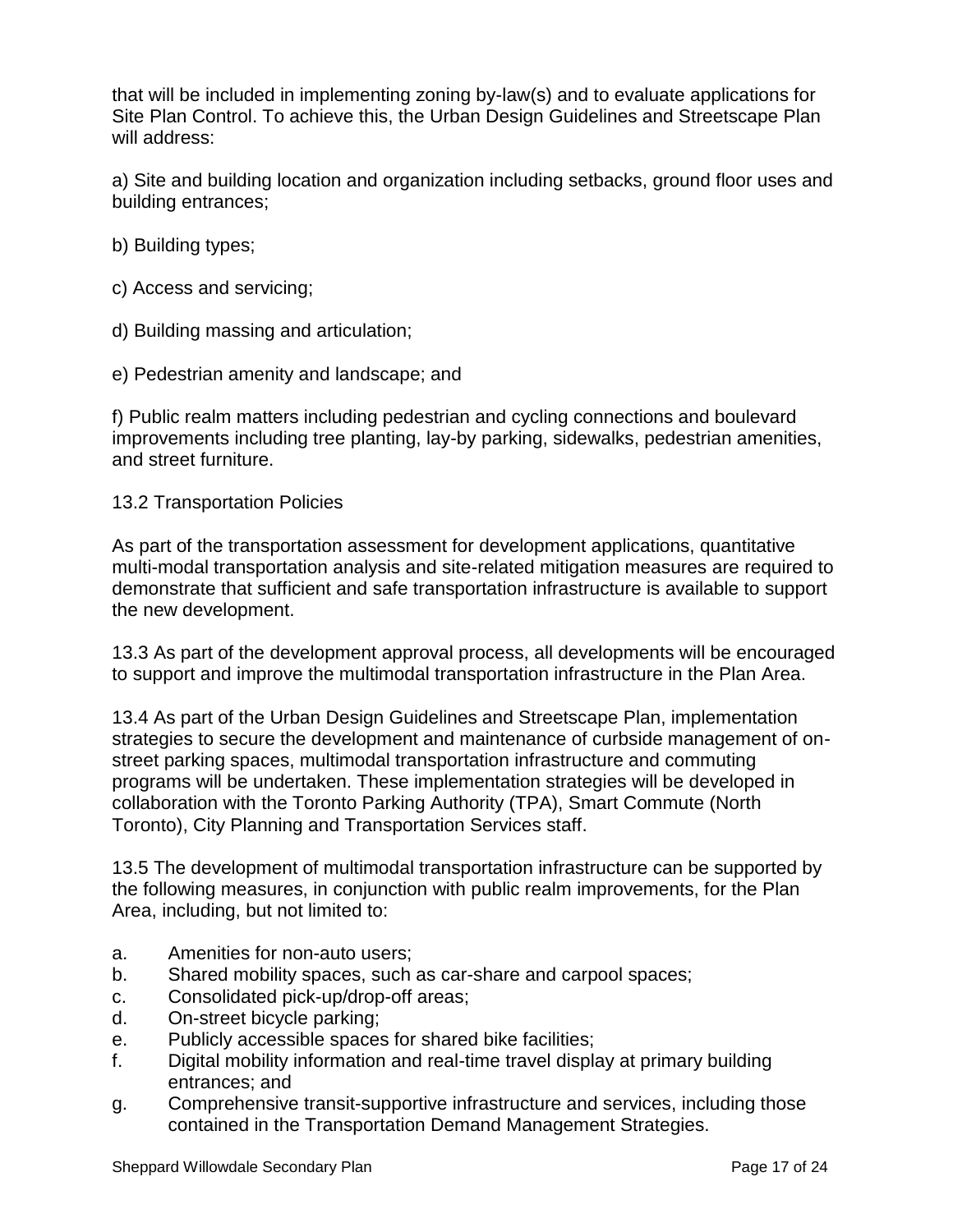# **List of Maps**

Map 29-1 - Secondary Plan Area Boundary

- Map 29-2 Land Use
- Map 29-3 Maximum Density

Map 29-4 – Parks and Public Realm

Map 29-5 - Cycling Connection

Map 29-6 - Special Policy Areas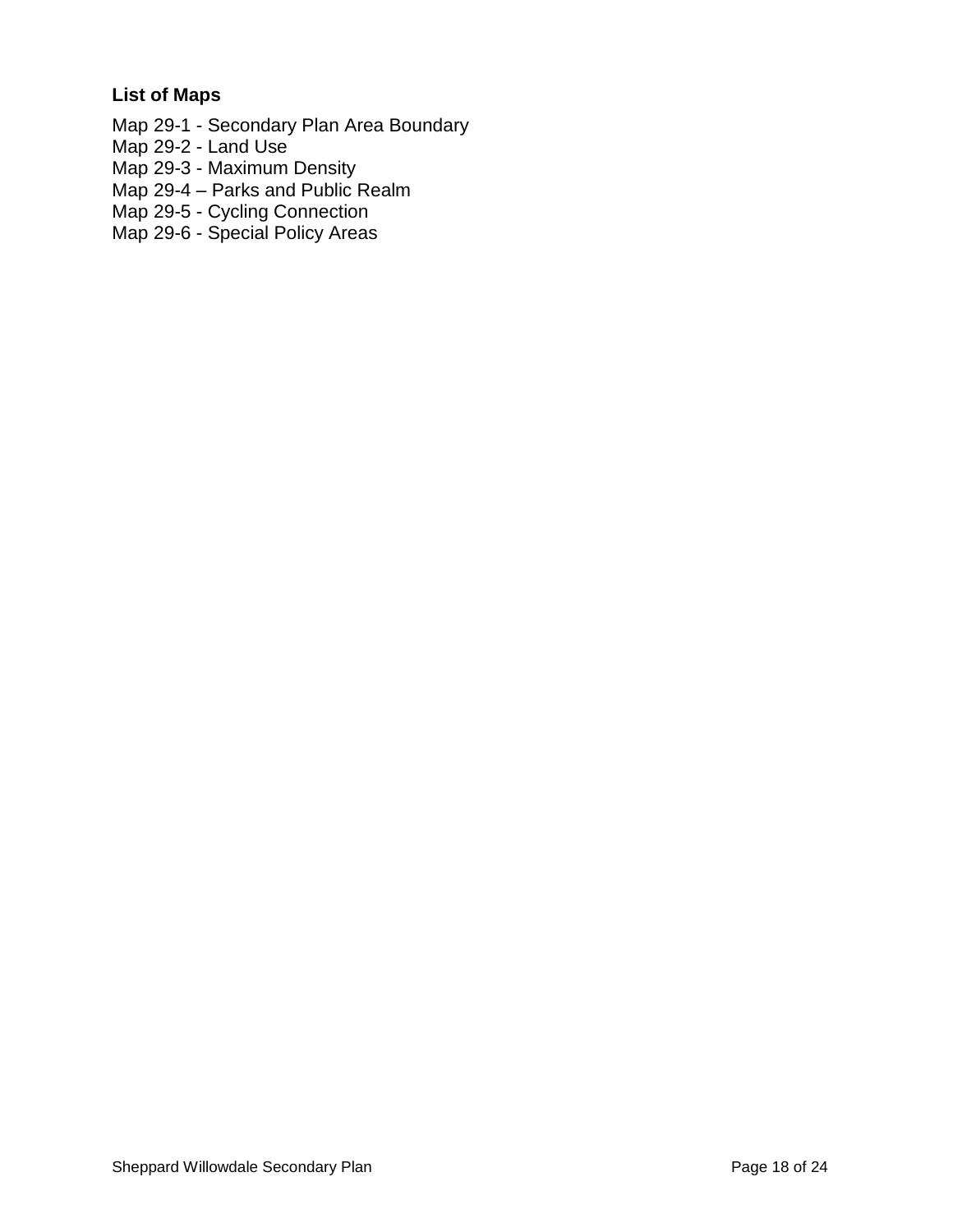

Map 29-1 - Secondary Plan Area Boundary

June 17, 2021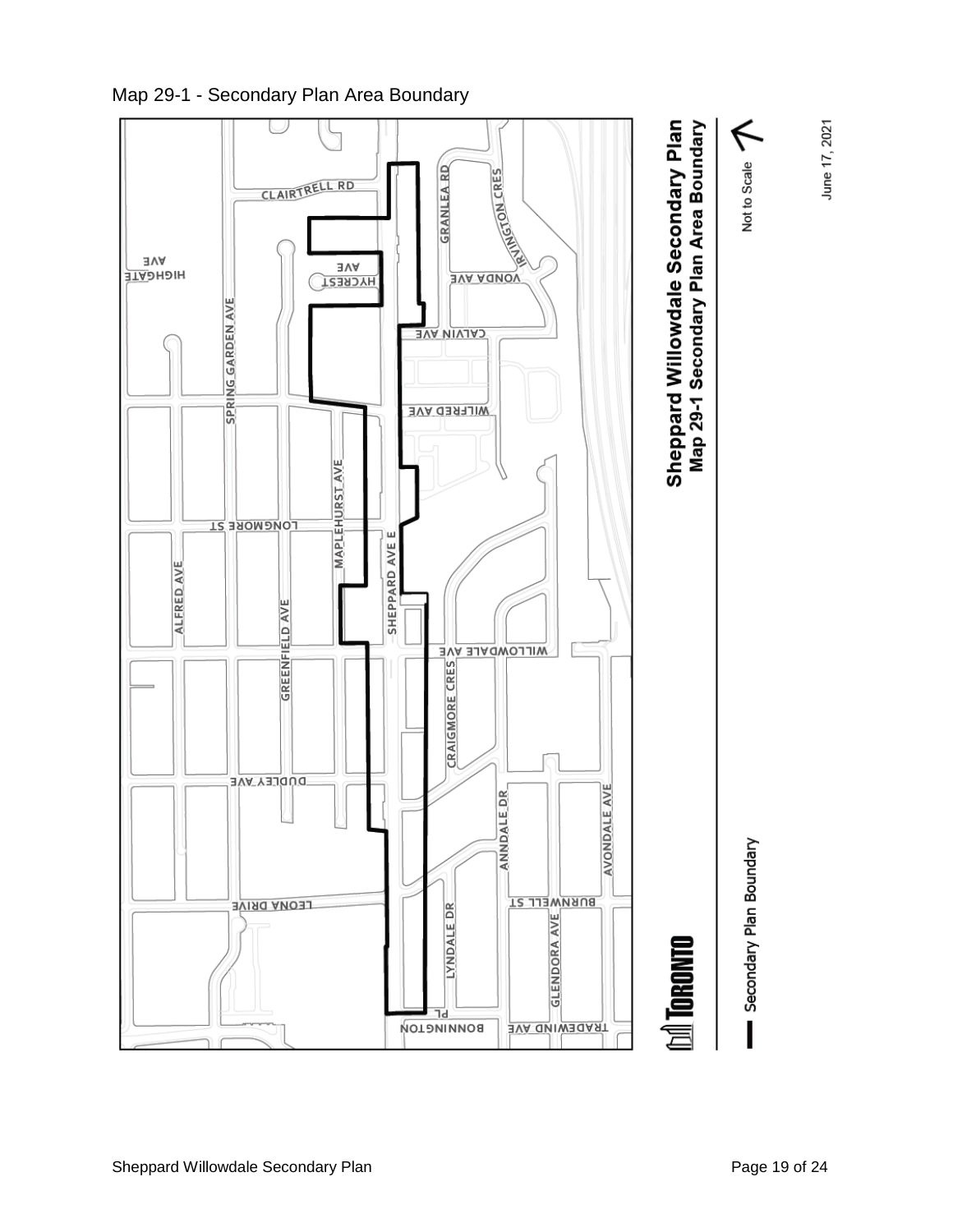





⊗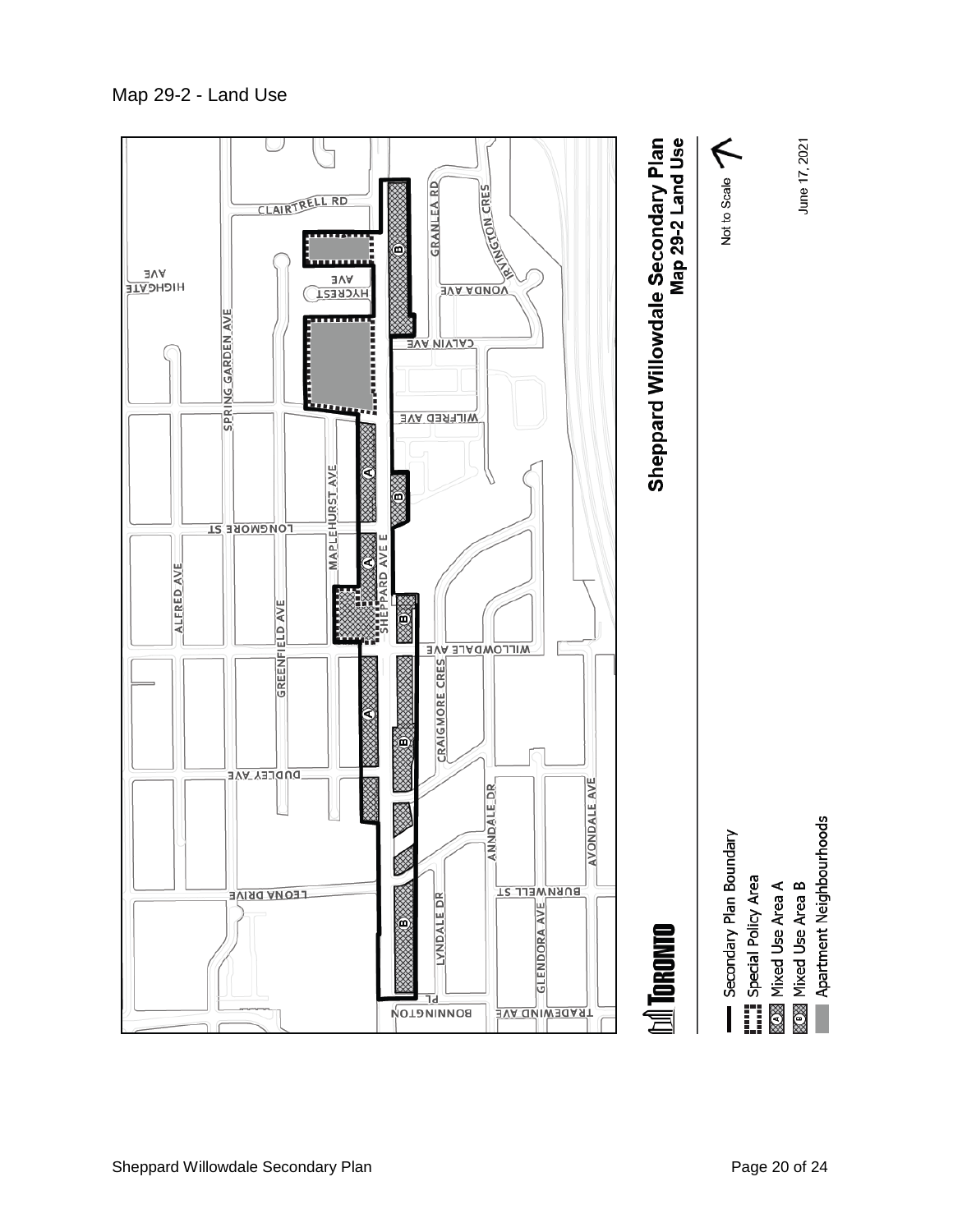Map 29-3 - Maximum Density

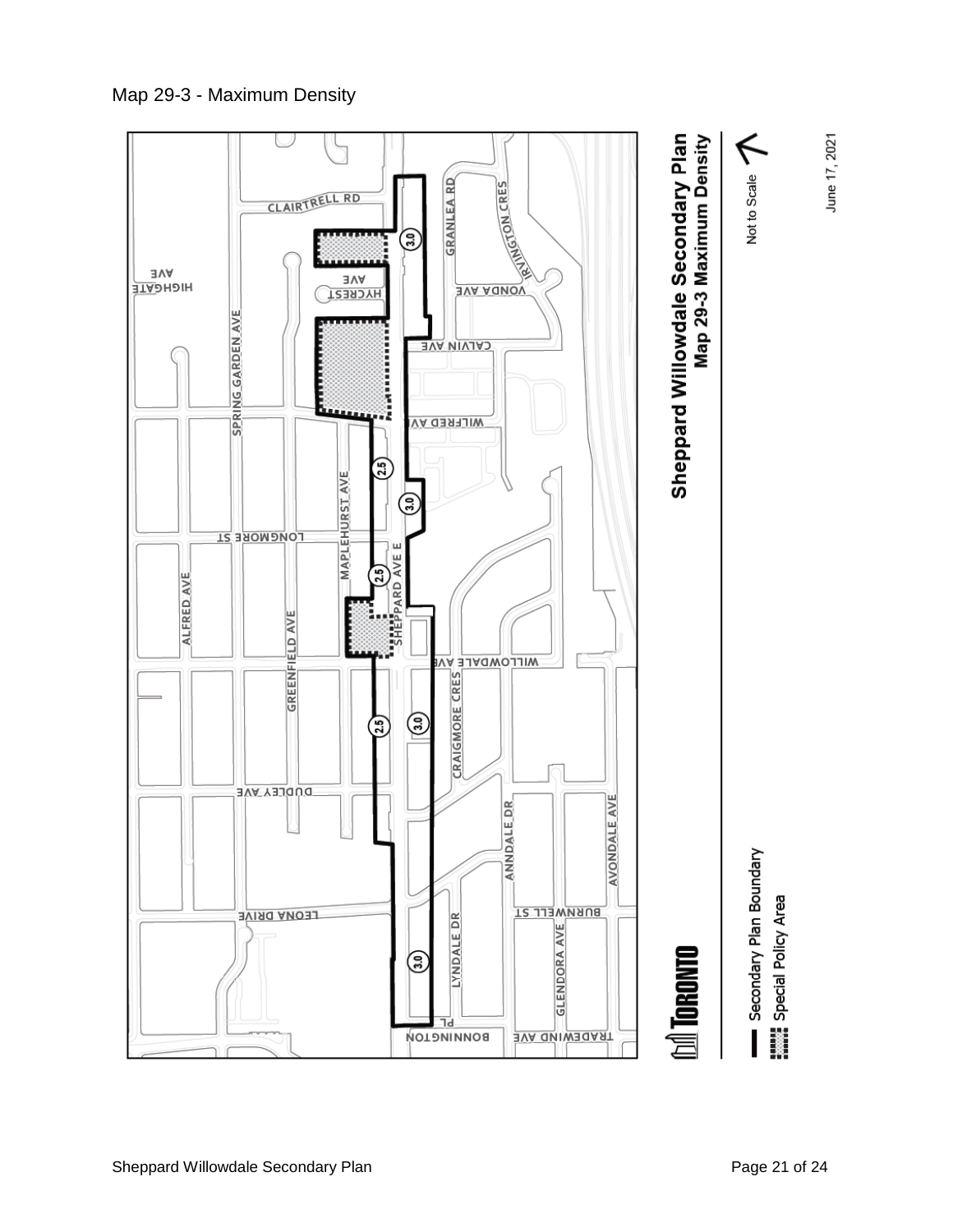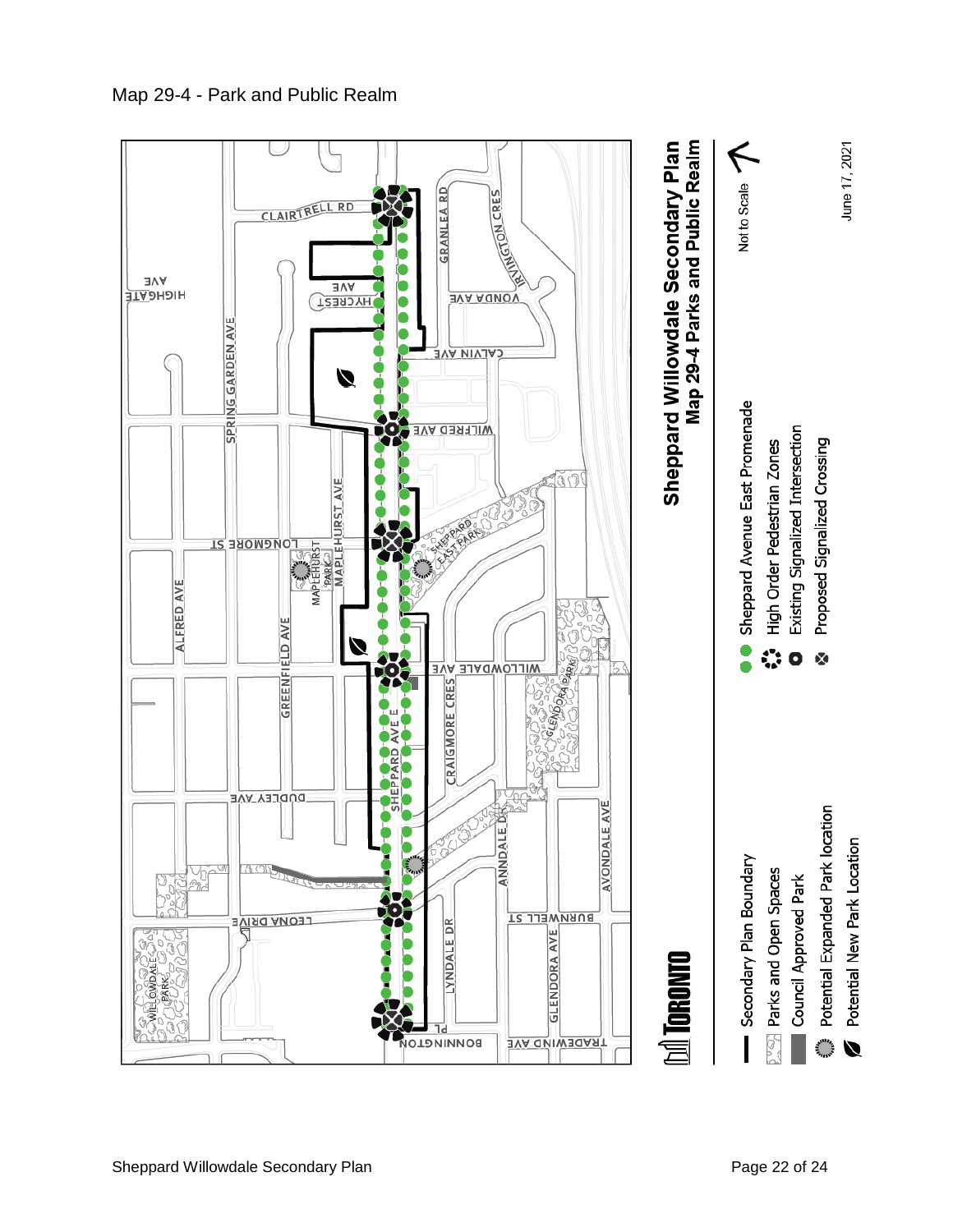Map 29-5 - Cycling Connections